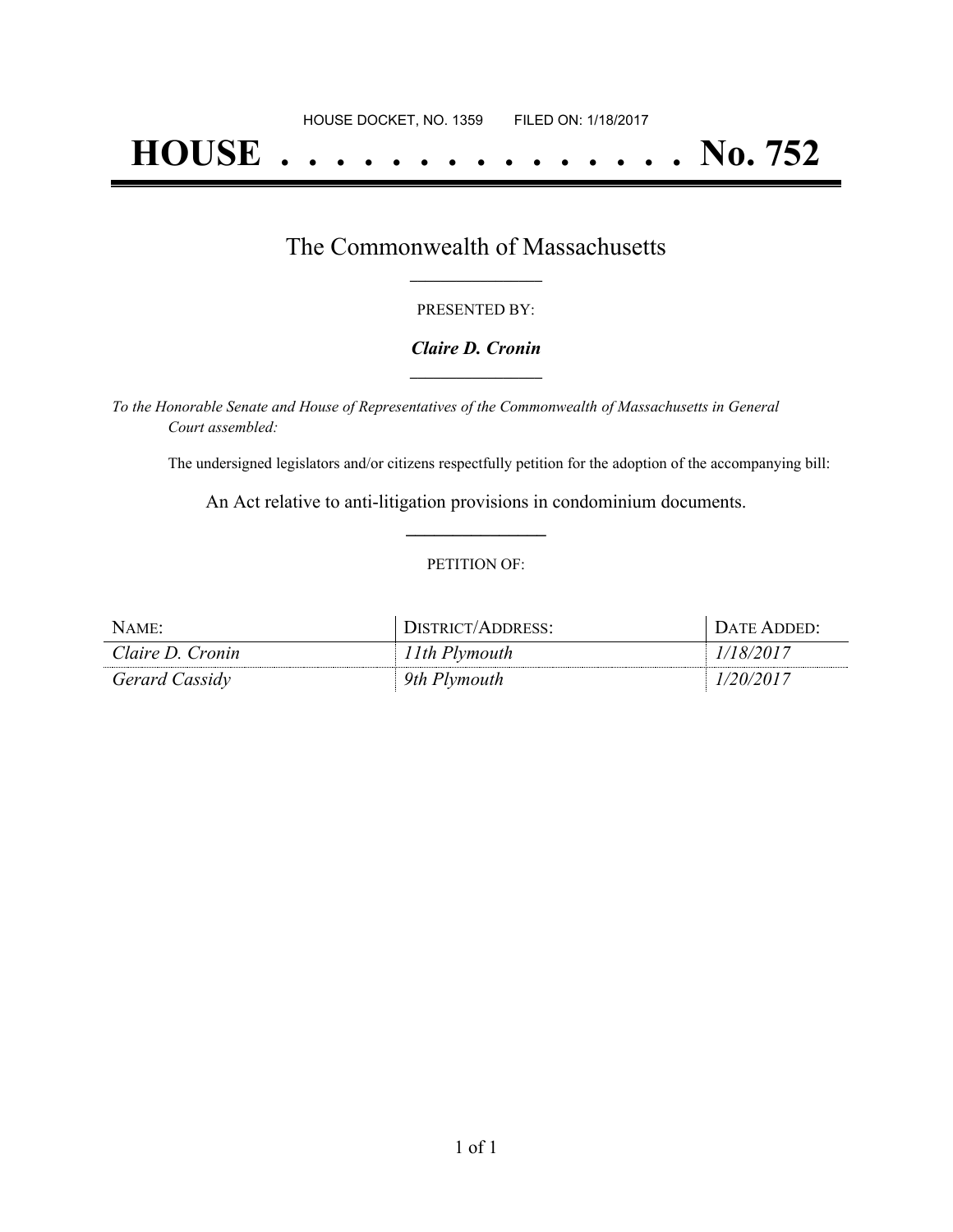## **HOUSE . . . . . . . . . . . . . . . No. 752**

By Ms. Cronin of Easton, a petition (accompanied by bill, House, No. 752) of Claire D. Cronin and Gerard Cassidy relative to anti-litigation provisions in condominium documents. The Judiciary.

## The Commonwealth of Massachusetts

**In the One Hundred and Ninetieth General Court (2017-2018) \_\_\_\_\_\_\_\_\_\_\_\_\_\_\_**

**\_\_\_\_\_\_\_\_\_\_\_\_\_\_\_**

An Act relative to anti-litigation provisions in condominium documents.

Be it enacted by the Senate and House of Representatives in General Court assembled, and by the authority *of the same, as follows:*

| $\mathbf{1}$   | SECTION 1. Section 10(b)(4) of chapter 183A of the General Laws, as appearing in the             |
|----------------|--------------------------------------------------------------------------------------------------|
| 2              | 2010 Official Edition, is hereby amended by inserting after the words "master deed" the          |
| 3              | following:-                                                                                      |
| $\overline{4}$ | ", notwithstanding any provision in the by-laws, master deed, or administrative rules and        |
| 5              | regulations."                                                                                    |
| 6              | SECTION 2. Said Section 10 of chapter 183A of the General Laws, is hereby further                |
| 7              | amended by inserting at the end thereof the following new subsection (o):                        |
| 8              | (o) Any provision of a master deed, declaration of trust, or by-laws that imposes upon           |
| 9              | the organization of unit owners any precondition to the institution or maintenance of a lawsuit, |
| 10             | an arbitration, a mediation, or a similar proceeding, including, without limitation, obtaining a |
| 11             | vote of unit owner, obtaining the approval of the Declarant, establishing a budget for the       |
| 12             | litigation, providing a copy of the complaint to unit owners, or which otherwise limits the free |
|                |                                                                                                  |